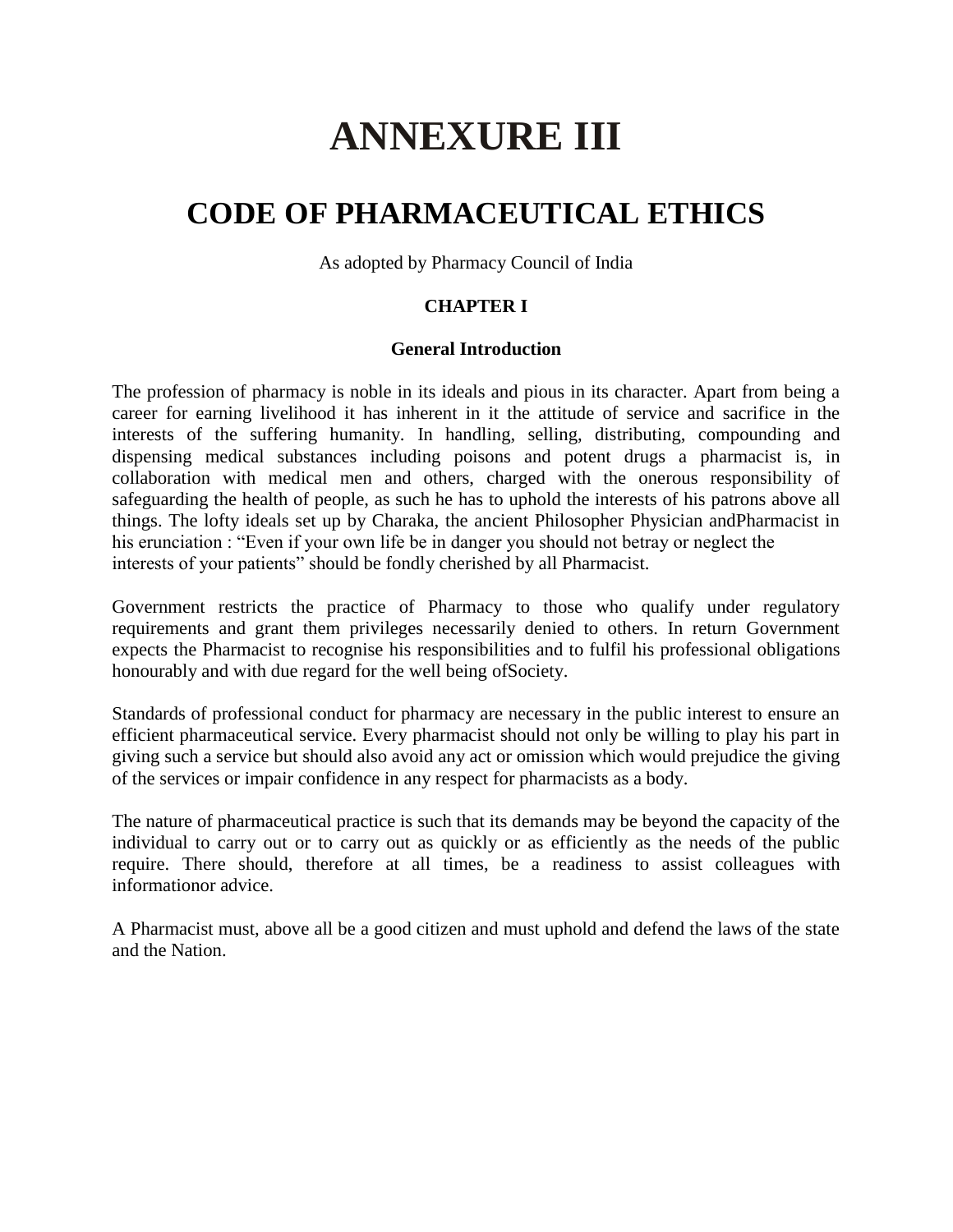# **CHAPTER II**

#### **Pharmacist in Relation to his Job Scope of Pharmaceutical Service :**

When premises are registered under statutory requirements and opened as a pharmacy, a reasonably comprehensive pharmaceutical service should be provided. This involves the supply of commonly required medicines of this nature without undue delay. It also involves willingness to furnish emergency supplies at all times.

#### **Conduct of the Pharmacy :**

The conditions in a pharmacy should be such as to preclude avoidable risk or error or of accidental contamination in the preparation, dispensing and supply of medicines.

The appearance of the premises should reflect the professional character of the pharmacy. It should be clear to the public that the practice of pharmacy is carried out in the establishment. Signs, notices, descriptions, wording on business, stationary and related indications, should be restrained in size, design and terms.Descriptions which denote or imply pharmaceutical qualifications should be limited to those of which the use is restricted by law and should not draw invidious distinction between pharmacists. A notice stating that dispensing under (Employees State Insurance Scheme) E.S.I.S. or any other such other schemes sponsored by Government is carried out may be exhibited at the premises. In every pharmacy there should be a pharmacist in personal control of the pharmacy who will be regarded as primarily responsible for the observance of proper standards of conduct in connection with it. Any obstruction of the pharmacist in the execution of his duty in the respect by the owner will be regarded as a failure on the part of the owner to observe the standards in question.

# **Handling of Prescriptions :**

When a prescription is presented for dispensing. It should be received by a pharmacist without any discussion or comment over it regarding the merits and demerits of its therapeutic efficiency. The Pharmacist should not even show any physiognomic expression of alarm or astonishment upon the receipt of a prescription; as such things may cause anxiety in patients or their agents and may even shake their faith in their physician. Any question on a prescription should be answered with every caution and care ; it should neither offend a patron nor should it disclose any information, which might have been intentionally, withheld from him.

It is not within the privilege of a Pharmacist to add, omit or substitute any ingredient or alter the compositionof a prescription without the consent of the prescriber, unless the change is emergent or is demanded purely by the technique of the pharmaceutical art and does not cause any alteration in the therapeutic action of the recipe. In case of any obvious error in it due to any ommission, incompatibility or overdosage, the prescription should be referred back to the prescriber for correction or approval of the change suggested. While such an act is imperative in the best interest of the patient, in no case should it be done in a manner,

which may jeopardize the reputation of the prescriber concerned.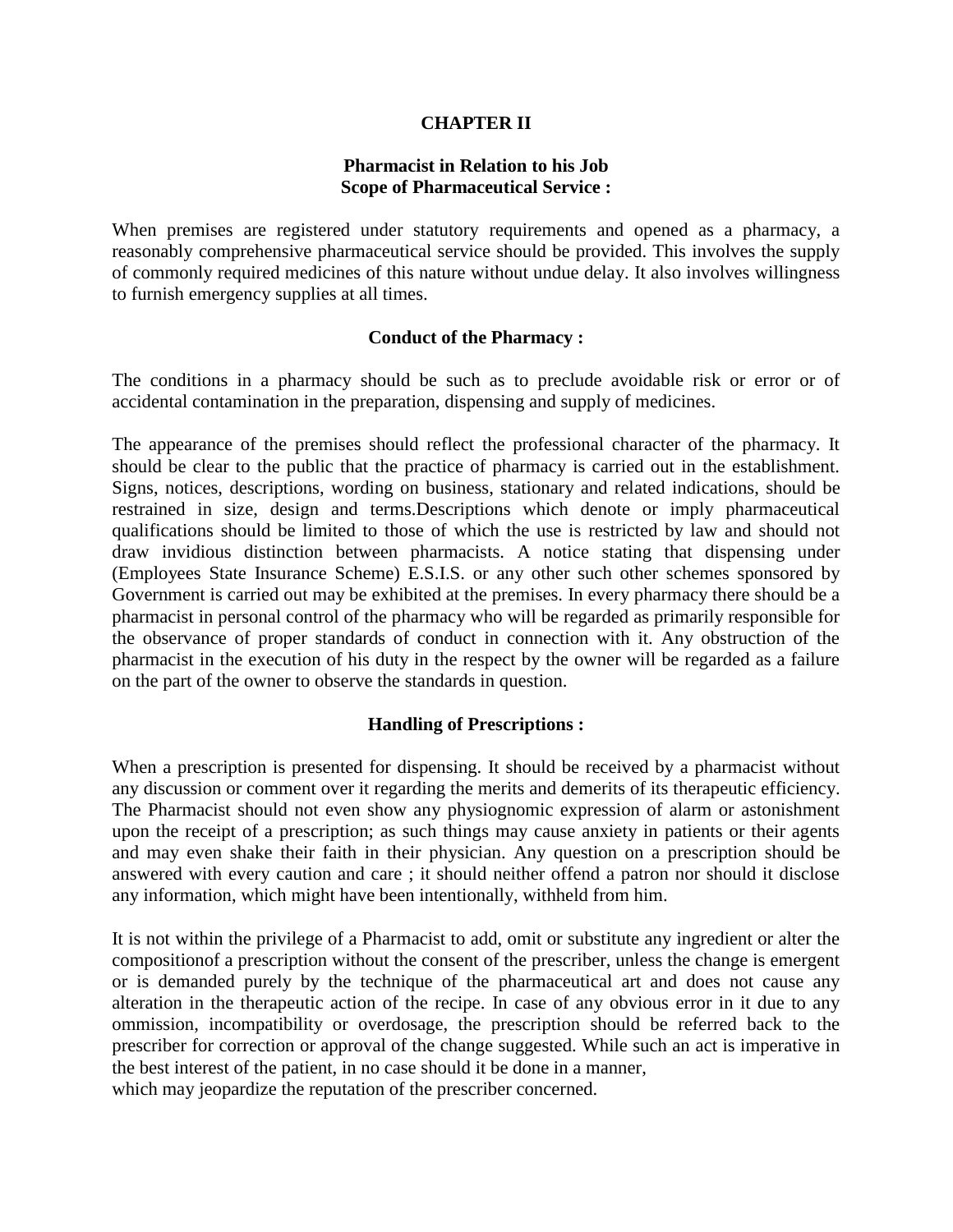In matter of refilling prescriptions a pharmacist should solely be guided by the instructions of the prescriberand he should advise patients to use medicines or remedies strictly in accordance with the intention of the physician as noted on the prescription.

# **Handling of Drugs :**

All possible care should be taken to dispense a prescription correctly by weighing and measuring all ingredients in correct proportions by the help of scale and measures: visual estimations must be avoided. Further, a Pharmacist should always use drugs and medicinal preparations of standard quality available. He should never fill his prescriptions with spurious, sub-standard and unethical preparations.

A Pharmacist should be very judicious in dealing with drugs and medicinal preparations known to be poisonous or to be used for addiction or any other abusive purposes. Such drugs and preparations should not be supplied to any one if there is reason to suppose that it is required for such purpose.

# **Apprentice Pharmacist :**

While in-charge of a dispensary, drugstore or hospital pharmacy where apprentice pharmacists are admitted for practical training, a pharmacist should see that the trainees are given full facilities for their work so that on the completion of their training they have acquired sufficient technique and skill to make themselves dependable pharmacists. No certificate or credentials should be granted unless the above criterion is attained and the recipient has proved himself worthy of the same.

# **CHAPTER III**

# **Pharmacist in Relation To His Trade Price Structure :**

Prices charged from customers should be fair and in keeping with the quality and quantity of commodity supplied and the labour and skill required in making it ready for use, so as to ensure an adequate remuneration to the pharmacist taking into consideration his knowledge, skill, the time consumed and the great responsibility involved, but at the same time without unduly taxing the purchaser.

# **Fair Trade Practice :**

No attempt should be made to capture the business of a contemporary by cut-throat competition, that is, byoffering any sort of prizes or gifts or any kind of allurement to patronizers or by knowingly charging lowerprices for medical commodities than those charged by fellow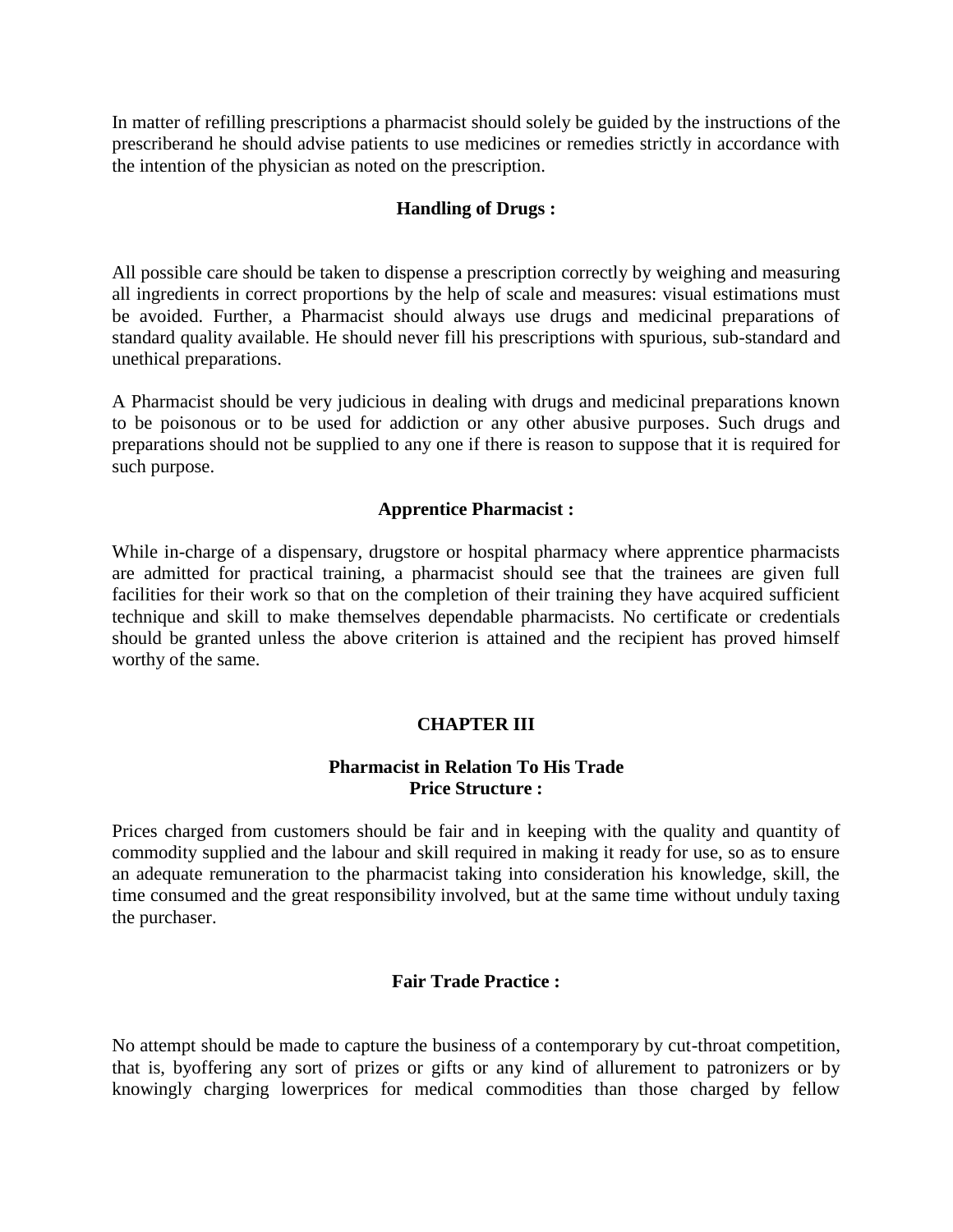pharmacist if they reasonable. In case any order or prescription genuinely intended to be served by some dispensary is brought by mistake to another, the latter should be refuse to accept it and should direct the customer to the right place. Labels, trade marks and other signs and symbols of contemporaries should not be imitated or copied.

# **Purchase of Drugs :**

Drugs should always be purchased from genuine and reputable sources and a pharmacist should always be on his guard not to aid or abet, directly or indirectly the manufacture, possession, distribution and sale of spurious or sub- standard drugs.

# **Hawking of Drugs :**

Hawking of drugs and medicinals should not be encouraged nor should any attempt be made to solicit orders for such substances from door to door. 'Self-service' method of operating pharmacies and drug - stores should not be used as this practice may lead to the distribution of therapeutic substances without an expert supervision and thus would encourage self-medication, which is highly undesirable.

# **Advertising and Displays :**

No display material either on the premises, in the press or elsewhere should be used by a pharmacist in connection with the sale to the public of medicines or medical appliances which is undignified in style or which contains:-

(a) Any wording design or illustration reflecting unfavourably on pharmacist collectively or upon any group or individual.

(b) A disparaging reference, direct of by implication to other suppliers, products, remedies or treatments.

(c) Misleading, or exaggerated statements or claims.

- (d) The word "Cure" in reference to an ailment or symptoms of ill-health.
- (e) A guarantee of therapeutic efficacy.
- (f) An appeal to fear,
- (g) An offer to refund money paid.
- (h) A prize, competition or similar scheme.
- (i) Any reference to a medical practitioner or a hospital or the use of the terms "Doctor" or "Dr." or "Nurse"
- in connection with the name of the preparation not already established.
- (j) A reference to sexual weakness, premature ageing or loss of virility.

(k) A reference to complaints of sexual nature in terms which lack the reticence proper to the subject.

No article or preparation advertised to the public by means of display material of a kind mentioned above should be exhibited in a pharmacy if it is known or could reasonably be known that the article or preparation is so advertised.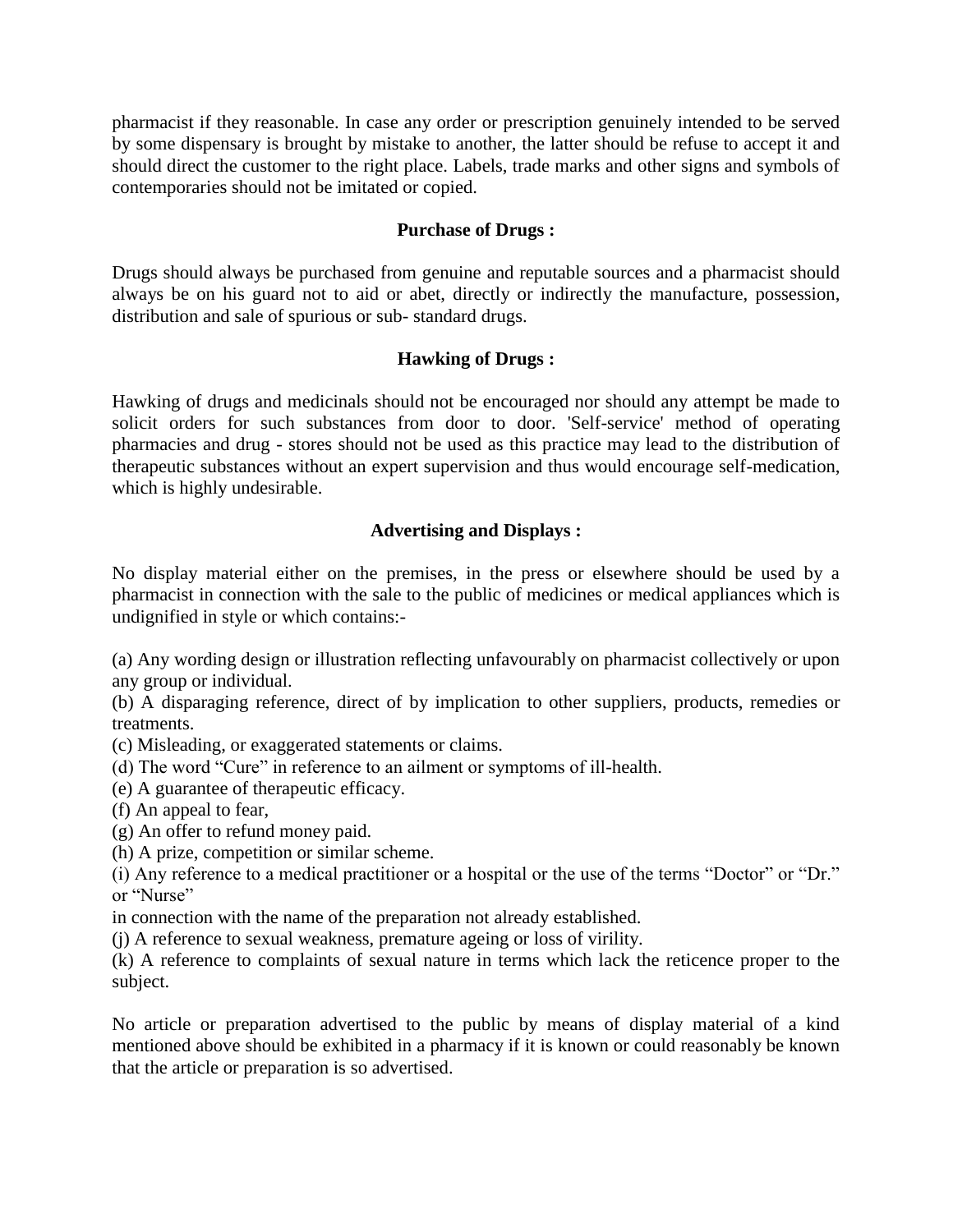Contraceptive preparations and appliances or their illustrations should not be exhibited except a notice approved by regulations or bearing the words "Family Planning Requisites". Under no circumstances should lustful obscene and indecent publications of any kind or description be sold or distributed. As this practice is highly detrimental to the moral welfare of the Nation.

# **CHAPTER IV**

# **Pharmacist In Relation To Medical Profession Limitation Of Professional Activity:**

Whereas it is expected that medical practitioners in general would not take to the practice of pharmacy by owning drugstores, as this ultimately leads to coded prescriptions and monopolistic practices detrimental to the pharmaceutical profession and also to the interest of patients, it should be made a general rule that pharmacists under no circumstances take to medical practice, that is to diagnosing diseases and prescribingremedies therefore even if requested by patrons to do so. In cases of accidents and emergencies a pharmacist may, however, render First Aid to the victim.

No pharmacist should recommend particular medical practitioner unless specifically asked to do so.

# **Clandstine Arrangements:**

No pharmacist should enter into any secret arrangements or contract with a physician to offerhim anycommission or any advantage of any description in return for his favour of patronage by recommending his dispensary or drugstore or even his self to patients.

# **Liaison with Public:**

Being a liaison between medical profession and people, a pharmacist should always keep himself abreast with the modern developments in pharmacy and other allied sciences by regularly reading books,journals, magazines and other periodicals, so that on the one hand he may be in a position to advise the physician on pharmaceutical matters like those of colours, flavours, vehicles and newer forms of administration of medicines, on the other, he may be able to educate the people for maintaining healthy and sanitary conditions of living.

Thus a pharmacist can contribute his share in the nation-building activities of the country. A pharmacist should at all times endeavour to promote knowledge and contribute his quota in the advancement of learning.

A pharmacist should never disclose any information which he has acquired during his professional activities to any third party or person unless requires by law to do so. He should never betray the confidence which his patrons repose in him or which he has won by virtue of his eminent character and conduct.